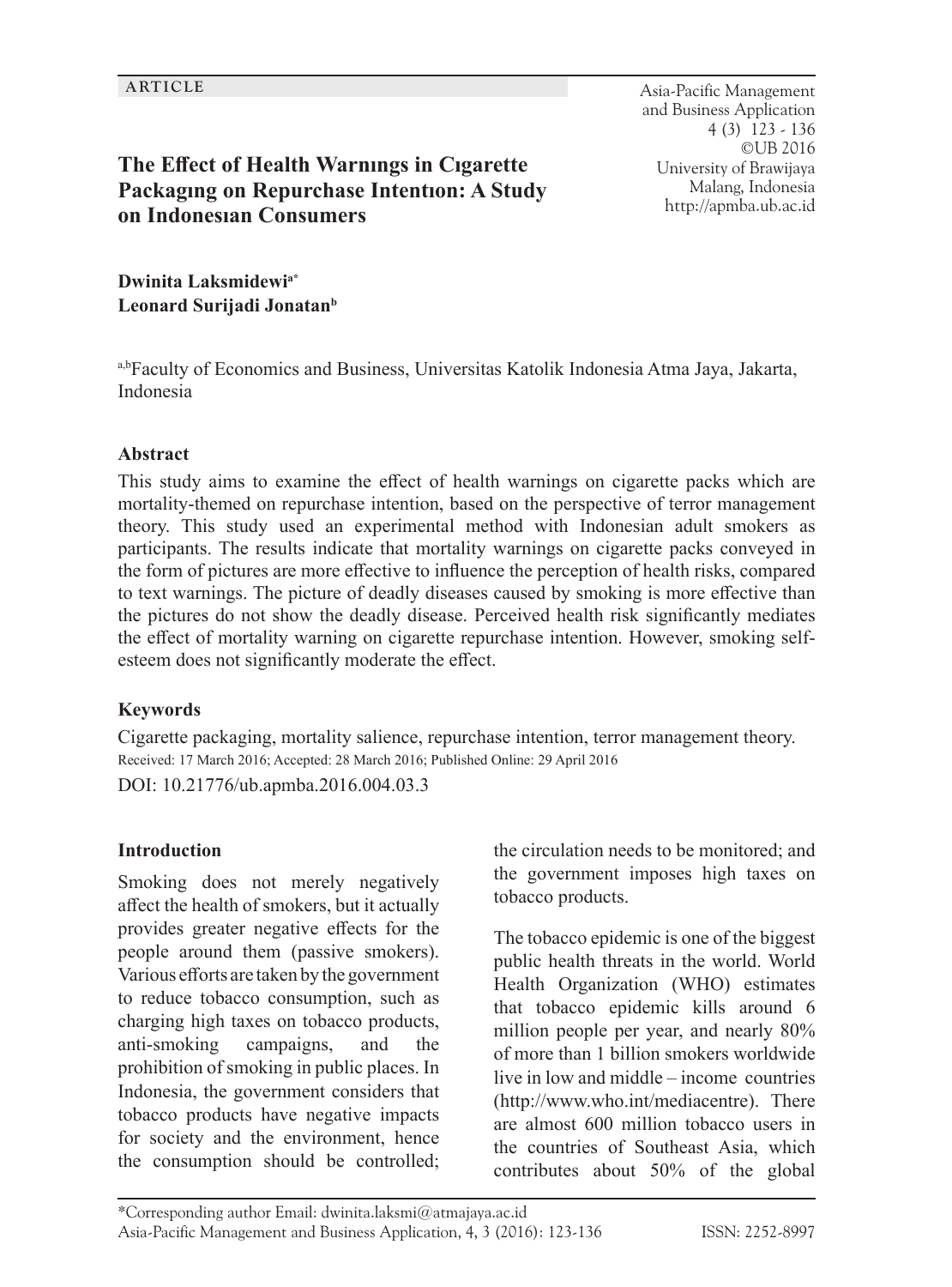burden of tobacco users (Al-Sadat et al., 2010). The number of Indonesian smokers showed an increase in recent years. Based on the results of base health research in Indonesia in 2013, Indonesian people smoking behavior tends to increase 36.3%; 64.9% of men and 2.1% of women smoke in 2013, with an average of cigarettes smoked per day of 12.3 rods which is equivalent to one pack. (Riskesdas 2013, Kementerian Kesehatan RI). Although the statistical data show that the number of tobacco processing manufacturing companies decreased, from 1,134 in 2008 to 860 in 2014 (Badan Pusat Statistik/ BPS), the big tobacco companies continue to develop their business and have increasingly widespread market share. Facts about Indonesian smoking behavior demonstrate the importance of the government's priority on health aspects in tobacco industry.

As an effort to reduce the number of tobacco consumers, the Indonesian Government issues Regulation No. 19 of 2003 which provides that every person who manufactures cigarettes should include health warnings on every label in the form of text: "Smoking can cause cancer, heart attacks, impotence, pregnancy and fetus disorders". However, the form of text warnings are considered less effective to reduce the level of tobacco consumption, then the Indonesian government establishes the regulation of warnings in the form of visual (picture): PP No. 109

of 2012 that all of tobacco products in the country are required to include a warning of the dangers of smoking for health that is obligated to include images of the diseases caused by smoking on the tobacco product packaging. The regulations require the inclusion of a health warning images on the top side of the package, both in the front and the back, respectively 40% of the entire packaging. The picture of the smoking dangers warnings is now printed on each side on cigarette packaging. There are five pictures that show the adverse effects of smoking such as pictures of mouth cancer, lung cancer, throat cancer, smoking is harmful to children, and smoking kills you (see Figure 1). All the warning pictures are themed mortality.

Along with the mandatory of tobacco companies to include warning pictures on cigarette packs, a phenomenon emerges that consumers are willing to pay a higher price for cigarette packaging that the warning picture is not too scary. Cigarette manufacturers are also trying to find a way so that consumers do not stop buying cigarettes. One way is by selling cover for cigarette packs that are worth Rp 1000, -. The function of the cover itself is to cover the horrific picture of health warnings. This action indicates that from the side of manufacturer there are fears that the mortality warning pictures on cigarette packs would trigger a negative effect on consumers' repurchase behavior.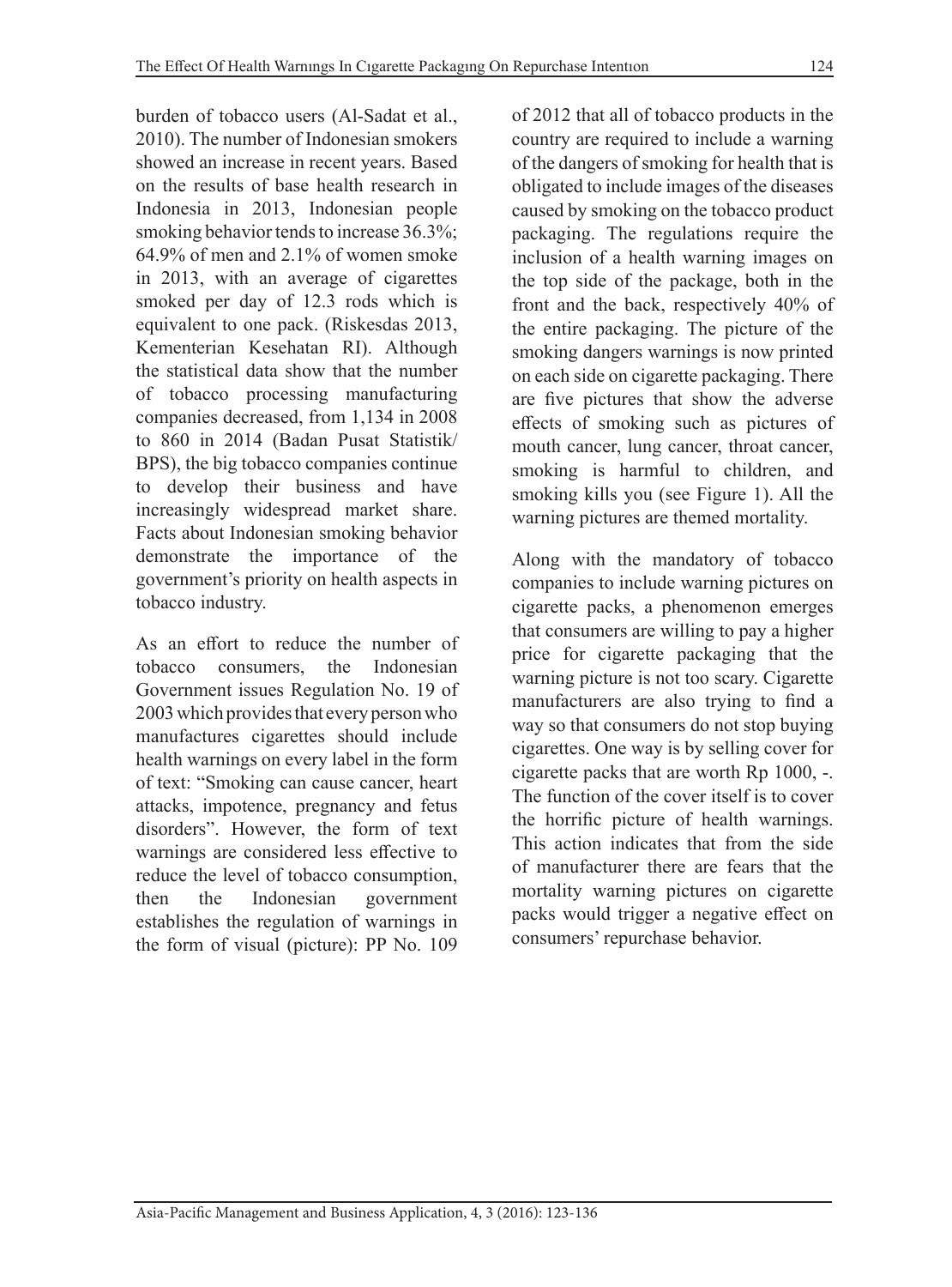

Peringatan = Warning **Figure 1. The Picture of the Mortality Warnings on Cigarette Packaging in Indonesia**

The authors conducted a small survey of 30 smokers as preliminary study, asking them to rank the five warning pictures based on the level of their perceived mortality description. This preliminary study results show that the picture of lung cancer is ranked first as the most reminder of death, followed by throat cancer and mouth cancer in the second rank, then the picture of smokers and skull in the third, and lastly the picture of smoker with the child. These results indicate that for smokers, the picture of death reminder in the packaging, each gives a different effect. The question that arises is whether the health warning pictures have a similar impact on repurchase intention. To answer this question, we conducted a study that aims to examine how the effect of mortality warnings on cigarette packs to repurchase intention is.

According to Greenberg, Solomon and Pyszczynski, 1997), mortality salience occurs when the thoughts of death are activated unconsciously. People are trying to reduce the anxiety of death with the affirmation of their cultural worldview or

improve their self-esteem (Greenberg et al., 1997). The picture of health warnings makes an individual to move into a state which the thoughts of death are in a high accessibility and occur unconsciously, which are sometime later the thought of death will affect the individual.

Our study is based on terror management theory (Greenberg et al., 1997), which is based on the idea that people's awareness of their own death is inevitable. This knowledge creates potential extreme anxiety; named 'terror', people in a helpless condition are affected by this threat. In order to manage this pressure, people are motivated to keep the faith in the world view of their culture and to maintain positive self-esteem. We tested the effects of mortality salience on cigarette packaging picture to repurchase intention of tobacco products. Noar et al. (2015) conducted a meta-analysis about the experimental study of pictorial cigarette pack warnings, including the 37 studies were conducted in 16 different countries, with the most conducted in the USA (43%), and followed by Canada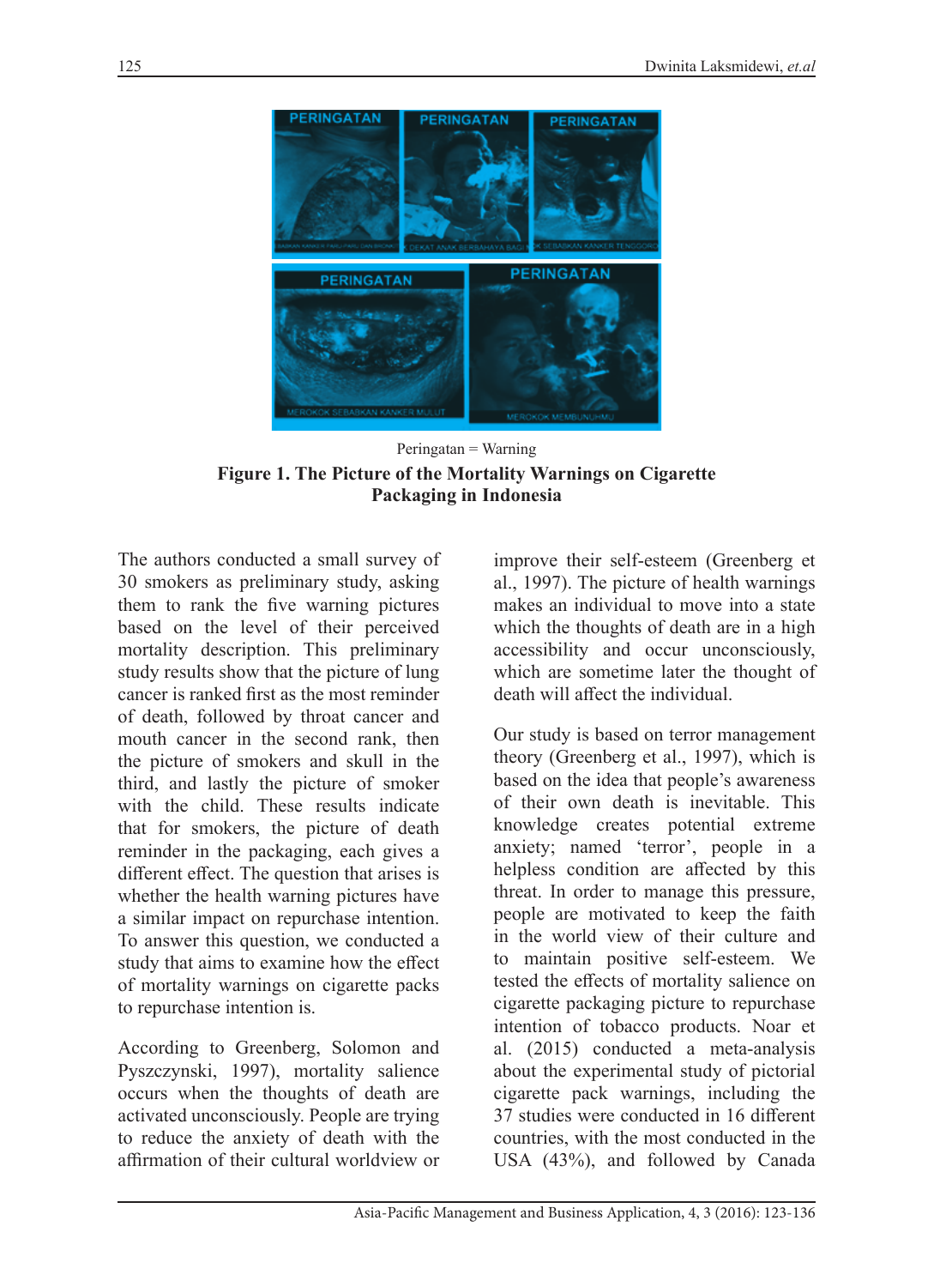$(11\%)$  and Germany  $(11\%)$ . In the Asian region, the studies conducted in Malaysia, China and Thailand, but not in Indonesia.

From the perspective of terror management theory, it can be argued that the health warning message is ineffective. When smokers are faced with the picture of death, they will defend in response to their fears by continuing smoking behavior. A study conducted by Martin and Kamins (2009) showed that participants who are exposed to the health warning message perceived health risk lower than participants exposed to the social exclusion message. How will the result be the same to Indonesian consumers? We argue that in the context of Indonesian consumers, where there are differences in culture and characters as in the previous study, thoughts of death would increase the perception of the health risks.

Previous studies showed that smoking selfesteem is capable of being the buffer for the effect of terror of death. The mortality which is made salient on cigarette packs ironically provides a positive effect on smoking attitude, if smoking self-esteem is high (Hansen, Winzeler, &Topolinski, 2010). In the context of Indonesian consumers, we consider it is necessary to consider self-esteem smoking variables into our model. Is the smoking selfesteem of Indonesian consumer able to be a buffer that can reduce the effects of the terror of death? Therefore, smoking selfesteem became a moderator variable in our model.

This study aims to assess whether the picture of health warnings on cigarette packs in Indonesia is capable to effectively lower consumers' repurchase intention. Health warnings are expected to affect the perception of health risks, which in turn affect the repurchase intention. Specifically, this study compared the effects of warnings represented by a picture of a disease that can lead to death with the warnings represented by a picture that does not show the disease, and the text-only warning. Based on the perspective of terror management theory, this study considers whether smoking self-esteem moderates the effect of health warnings on repurchase intention.

# **Theoretıcal Background**

### **Terror Management Theory and Marketing**

A cultural anthropologist, Ernest Becker (1973) said in his book titled "The Denial of Death" that humans as intelligent creatures are able to understand the meaning of death. Therefore, they spend their lives and believe in the cultural elements that make them more significant and meaningful. Death creates anxiety in humans; attacking at unpredictable and random moments, it causes people to spend most of the time and energy to prevent and avoid it. According to Becker (1973), a heroic is central to human life that it goes deeper into human nature than anything else because it is based on organismic narcissism and on the child's need for self-esteem (p.7).

Based on the ideas of Ernest Becker, accompanied by a laboratory experimental study in social, cognitive, clinical and developmental psychology, the Terror Management Theory (TMT) was generated (Greenberg et al., 1997). According to TMT, humans use cognitive ability to overcome the death anxiety by building two components of cultural anxiety buffer. These two components are (1) the cultural worldview, which is a symbolic conception of reality is constructed by humans, containing the belief that life on earth is a regular, permanent and stable; (2) self-esteem, which was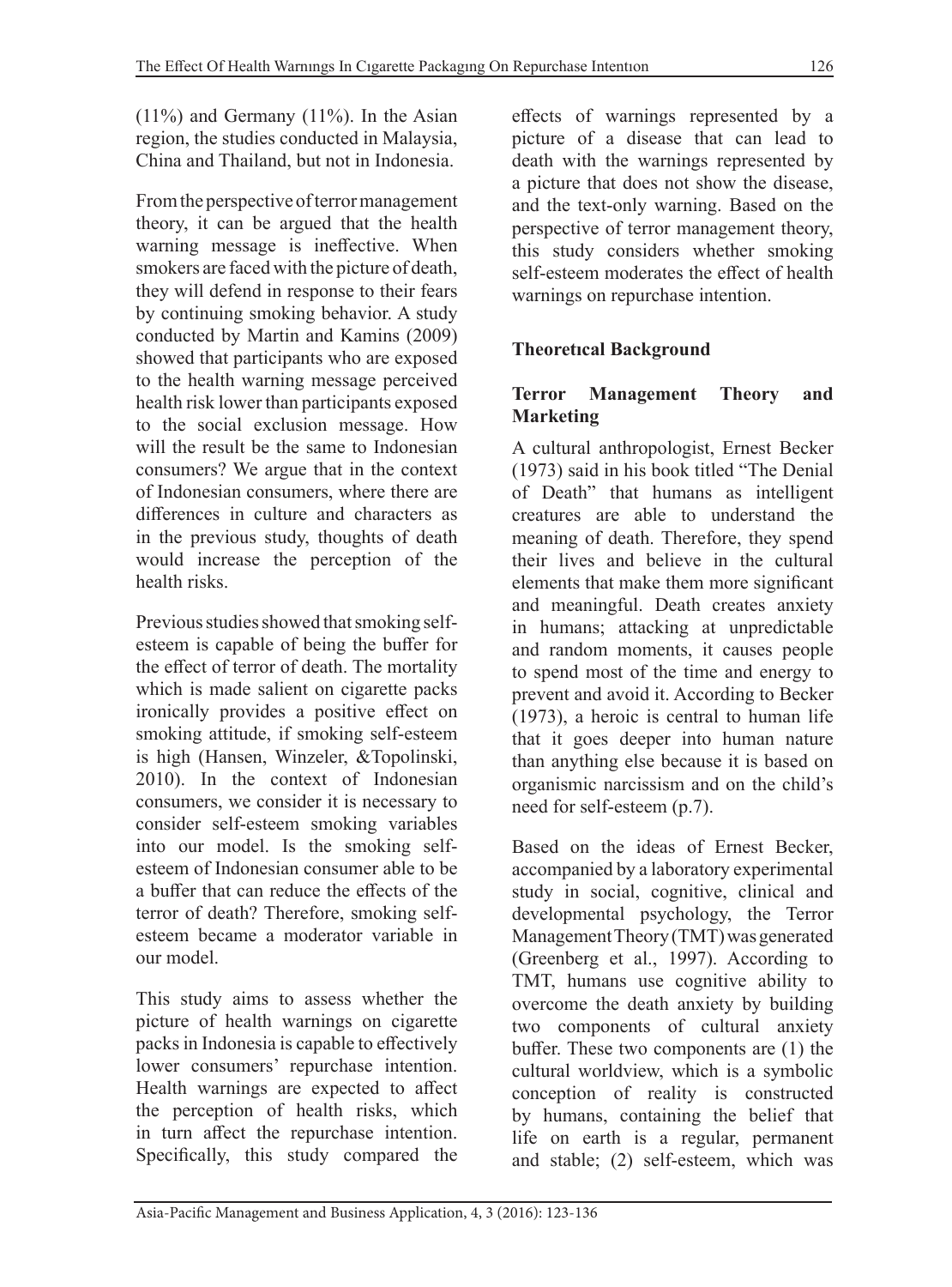obtained by meeting the standard values in the cultural worldview (Greenberg et al., 1997). Cultural worldviews are beliefs about the nature of reality that humanly created and submitted jointly by a group of individuals (Greenberg et al., 1997). Cultural worldviews act as an anxiety buffer by providing a standard value. Cultural worldviews vary across culture and individuals and can include religious values and social, political, and nationalistic and moral beliefs (Greenberg et al., 1997, Maheswaran& Agrawal, 2004).Mortality Salience occurs when thoughts of death are activated unconsciously. People try to reduce the anxiety of death by the affirmation in their cultural world view, and to improve selfesteem (Greenberg et al., 1997).

The effect of mortality salience has been widely researched in marketing, especially in consumer behavior. Perception of domestic products are more favorable under mortality salience, foreign brands are seen as less desirable (Maheswaran & Agrawal, 2004). Local news bombarded with the reports of mortality affect consumers' perceptions of products advertised within these programs (Mandel & Heine, 1999). Brands could activate mortality thoughts, which, in turn, increased personal spending intentions, and positively affect charity donations (Fransen et al., 2008). Mortality salience affected consumers express more favorable toward luxury brand, and less favorable toward non-luxury brand when they aware of the presence of others (Fransen et al., 2011). Consumers aimed to soothe their fear of mortality by seeking comfort to nostalgic products, which are a type of product that can help consumers cope with insecurity (Zhou et al., 2013). Consequences of smoking depicted in picture believed to be effective shocking tactics to change consumer behavior. Veer and Rank (2012) found in their study that displaying warnings in shocking images encourage smokers to quit smoking and discourage nonsmokers becoming smokers. In other words the previous studies showed that the thoughts of death affect the various consumer behaviors.

#### **The Effect of Mortality Salience on Perceived Health Risk**

TMT applied to the health problems in the terror health management model (Goldenberg & Arndt, 2008). The reasons behind community decisions about their own health can be explored through a model of health management terror, which has three implications. First, awareness of death led people to try to remove all thoughts of death. Second, the death consciously can lead to actions taken based on self-esteem as opposed to physical health. Third, the person's health can inhibit decision-making on behavior preference (Goldenberg & Arndt, 2008).

The individual response to health issues can be conscious responses or unconscious responses. When consciously confronted with health problems, anxiety about death makes the individual will perform proactive actions (e.g., increasing exercise) or avoidant (e.g., denying the perceived risk). Health behavior, in this case, is moderated by the perceived efficacy of the effort that he did. However, when the thought of death is unconscious, the individuals will try to alleviate anxiety about death by searching for affirmation of their value, the value of self-esteem, or from their cultural worldviews. Conscious thoughts of death led individuals to health decision, otherwise, unconscious thoughts led to unhealthy decision (Goldenberg & Arndt, 2008).A study on French consumers, graphic warnings inserted on cigarette packs were more effective opposed to text warnings (Gallopel-Morvan et al., 2009).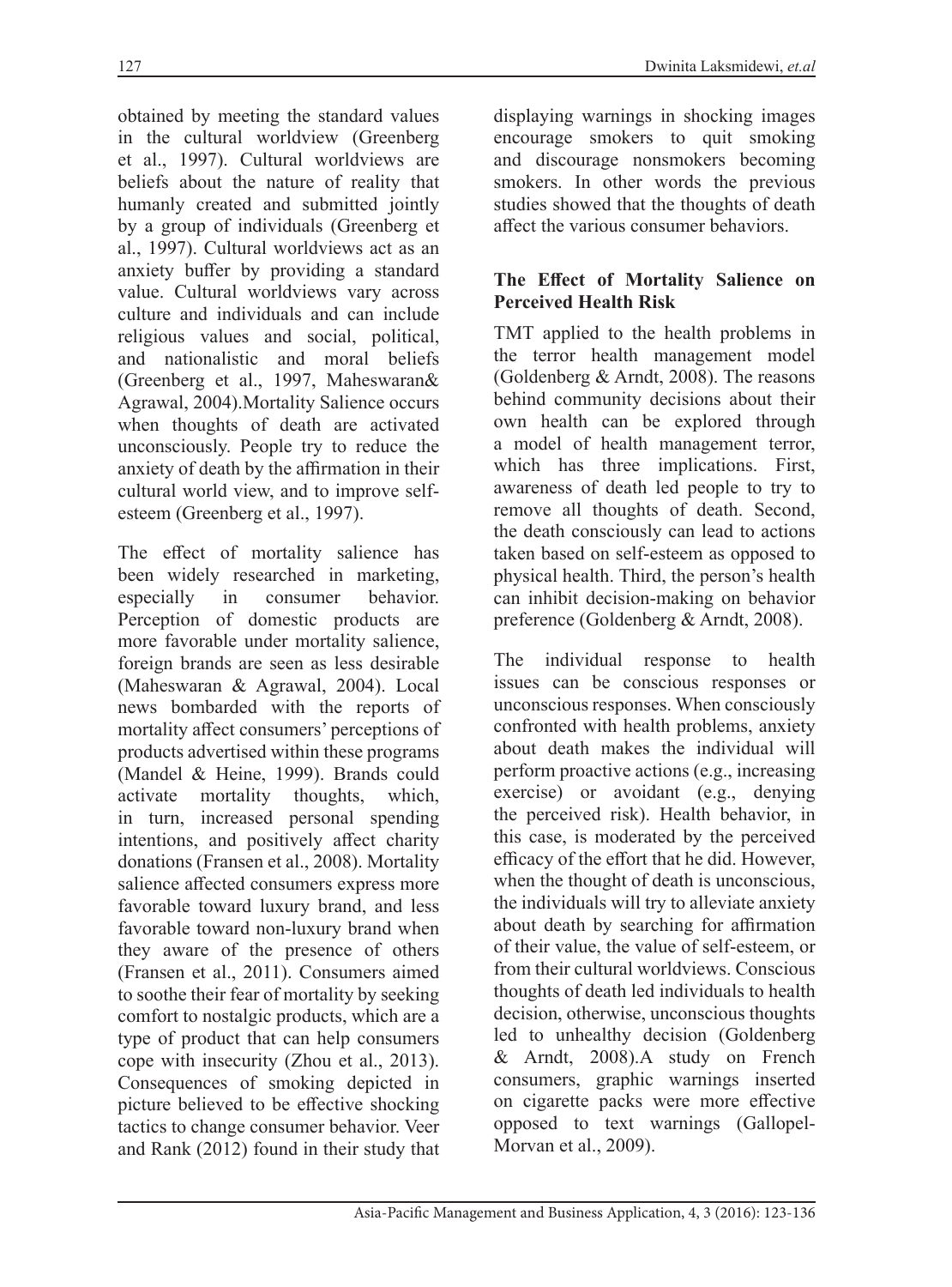Messages that emphasize the negative health consequences are intended to influence the consumer's perception that the consumption of related products increases the risk of health. Mac Innis and Price (1987) said that the absence of sensory dimensions like aroma (smell), taste, sight, and touch of information makes the process of thinking less concrete and more abstract. The consequences of a product will be difficult to understand if it cannot be touched or seen. Then something abstract which cannot be seen or touched, will become more concrete if it is made visible visually, by demonstrating (visual = demonstrative manner, http:// www.websters-online-dictionary.org). We conducted experimental research on adult smokers in Indonesia. We wanted to know whether some degree of mortality salience on cigarette packs will give a different effect on the perceived health risk.

- H1a: perceived health risk will be higher, if the mortality salience in the cigarette packs is conveyed in visual form compared to text form.
- H1b: perceived health risk will be higher, if the mortality salience in the cigarette packs is conveyed on picture of disease compared to nondisease.

### **The Effect of Mortality Salience on Repurchase Intention**

When mortality is made salient, people are more motivated by social pressure, rather than health risks (Martin &Kamins, 2009). Especially for young people, the meaning of death is more powerful in bringing the change of someone's behavior when young people are faced with social status, not at a loss, like the death that could not be imagined and the impact is still far away. But, there are many factors to consider such as how strong a person to the decision, the level of selfesteem and the sense of death which has different effects on individual decisions. When a message contained death as a consequence, consumers who were committed to a worldview of drinking alcohol rejected attitude toward drinking and driving (Shehryar & Hunt, 2005). Consumers who have high levels of selfesteem are more likely to quit smoking after their get social pressure rather than considering of health risks (Martin & Kamins, 2009). If consumers have high smoking self-esteem, it would impede the effect of mortality salience messages on cigarette packs (Hansen et al., 2010).

H2: The effects of mortality salience in cigarette packs on repurchase intention are moderated by smoking self-esteem.

Previous studies showed that mortality salience on cigarette packs had main effect on perceived health risk (Martin & Kamins, 2009). We argue that the rate of mortality salience on the picture health warnings will have positive effect on the perceived health risk. The expected next condition is repurchase intention of consumers of cigarettes would decrease. Consumer intention to buy the same product appeared after consumers evaluate the products based on their experience after feeling the value and benefits of the product (Schiffman & Kanuk, 2010). A study in Taiwan showed that social norms can reduce the repurchase intention (Chang, Lee, Chien, Huang, & Chen, 2010).

H3: Mortality salience in the cigarette packs affects the repurchase intention through the mediation of the perceived health risk.

## **Maın Study**

We designed an experimental study to identify the effectiveness of mortality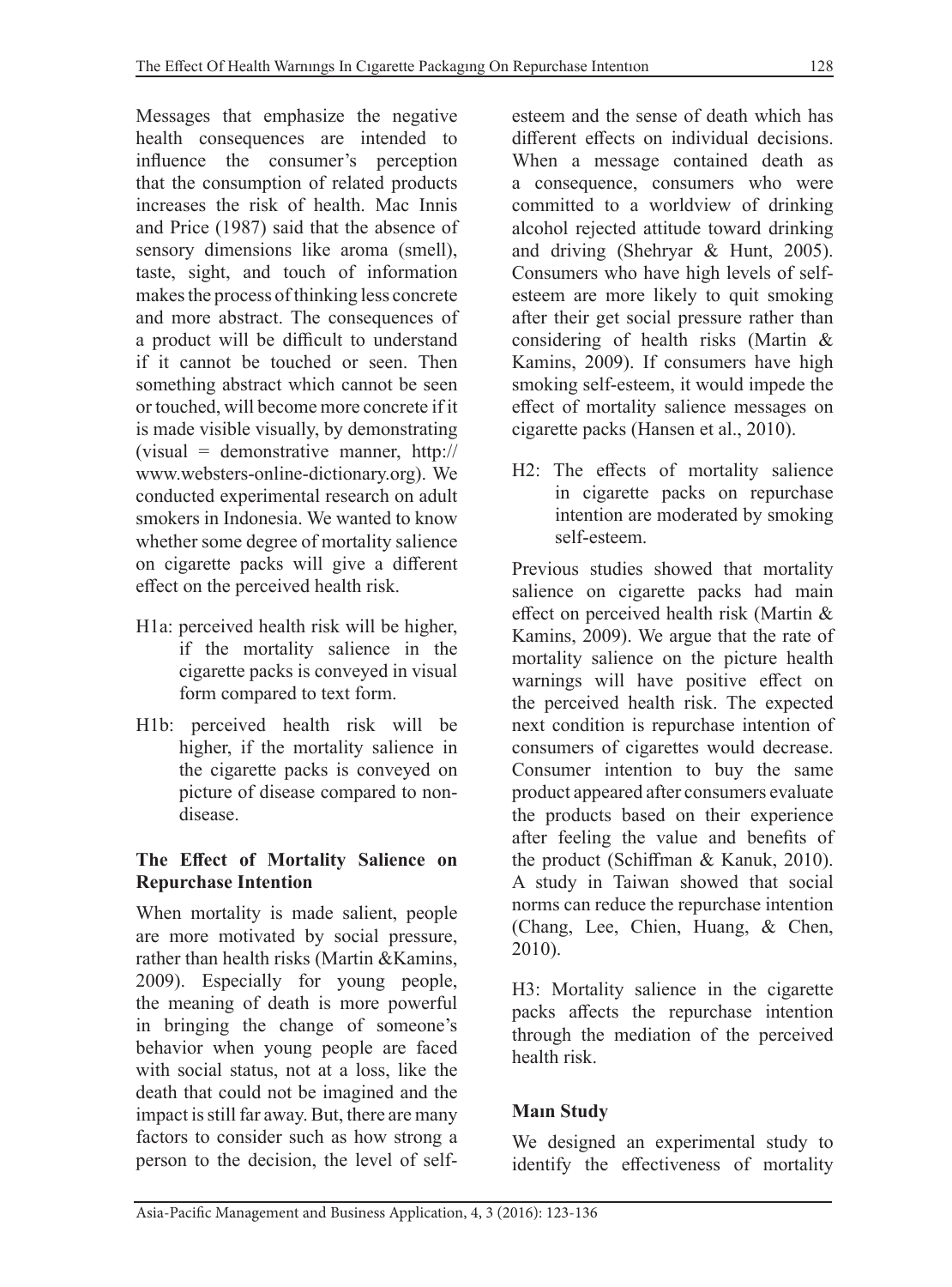warnings picture on cigarette packs, in the purpose influencing consumers' repurchase intention. More specifically, this study wanted to know the influence of three kinds of warnings on cigarette packs (H1), to test the mediating role of perceived health risk (H2), and to test the moderating role of smoking self-esteem (H3).

# **Method**

*Design and Participants*. The experiment had three treatment conditions (mortality salience in cigarette packs: low vs. medium vs. high) between-participants design. One hundred and twenty smokers who live in Jakarta, Indonesia, participated in this study. Participants are 21-50 years old; 96% male 4% female; with the smoking period of 1 up to more than 15 years.

*Stimulus*. Stimulus experiments are 3 kinds of cigarette packages, each used for one condition. We use the real cigarette packaging with the brand name was not shown (covered), with the aim that the participants' response was not influenced by the attitude toward the brand. Based on the result of the pilot study, two different pictures of mortality warnings were chosen. We tested 5 pictures of mortality warning issued by the government in a small survey of 30 smokers, asking them to rank the five warning pictures based on the level of their perceived mortality description. Picture that induced highest mortality perception in the picture of lung cancer, and the lowest is the picture of a smoker with a child. Then, [1] In high mortality condition, we used cigarette packs with the picture of lung cancer, [2] in medium mortality condition, cigarette packs with the picture of a smoker with a child, [3] in low mortality condition, we used cigarette packs with warning that read "Smoking Kills You", without pictures.

*Procedure*. Participants participated in the experiment in groups of five to eight. Participants were told that the purpose of the study was to obtain their evaluation of health pictures. First, participants were asked to answer smoking self-esteem. Next, participants were assigned 1 of 3 kinds of cigarette packaging randomly, and were exposed warning picture on the pack for approximately 1 minute. In order to ensure that the participants' pay attention to the packaging, they are asked to write down three thoughts that comes to mind when they see the illustration. Afterwards, the participants were given a filler task that is unrelated to this study, in order to create 15-minute delay between warning exposure and dependent measures. Finally, participants were given health risk perception measures, and then repurchase intention measures and demographic questions.

*Measures.* Health risk perception was measured by four statements ( $\alpha = 0.859$ ): "Smoking is risky to your health", "smoking is risky to people around you", "smoking makes you sick", "smoking harmful for your health", adapted from Martin and Kamins (2009). Repurchase intention was measured by five statements  $(\alpha = 0.735)$  such as: "If I want to smoke, I will buy cigarettes, I would like to buy cigarettes, after this, I'm going to buy cigarettes". Smoking self-esteem was measured by 13 items ( $\alpha = 0.909$ ) adapted from Martin and Kamins (2009), including following examples: "Smoking has become my character", "Smoking is important for my social relationships", "Smoking realizes a positive image for myself", "Smoking allows me to feel worthy". All instruments of measurement in this study are valid, with factor loading > 0.7. All items were answered on sixpoint Likert scales  $(1 =$  strongly disagree;  $6 =$  strongly agree).

### **Results**

*Manipulation Checks*. To assess whether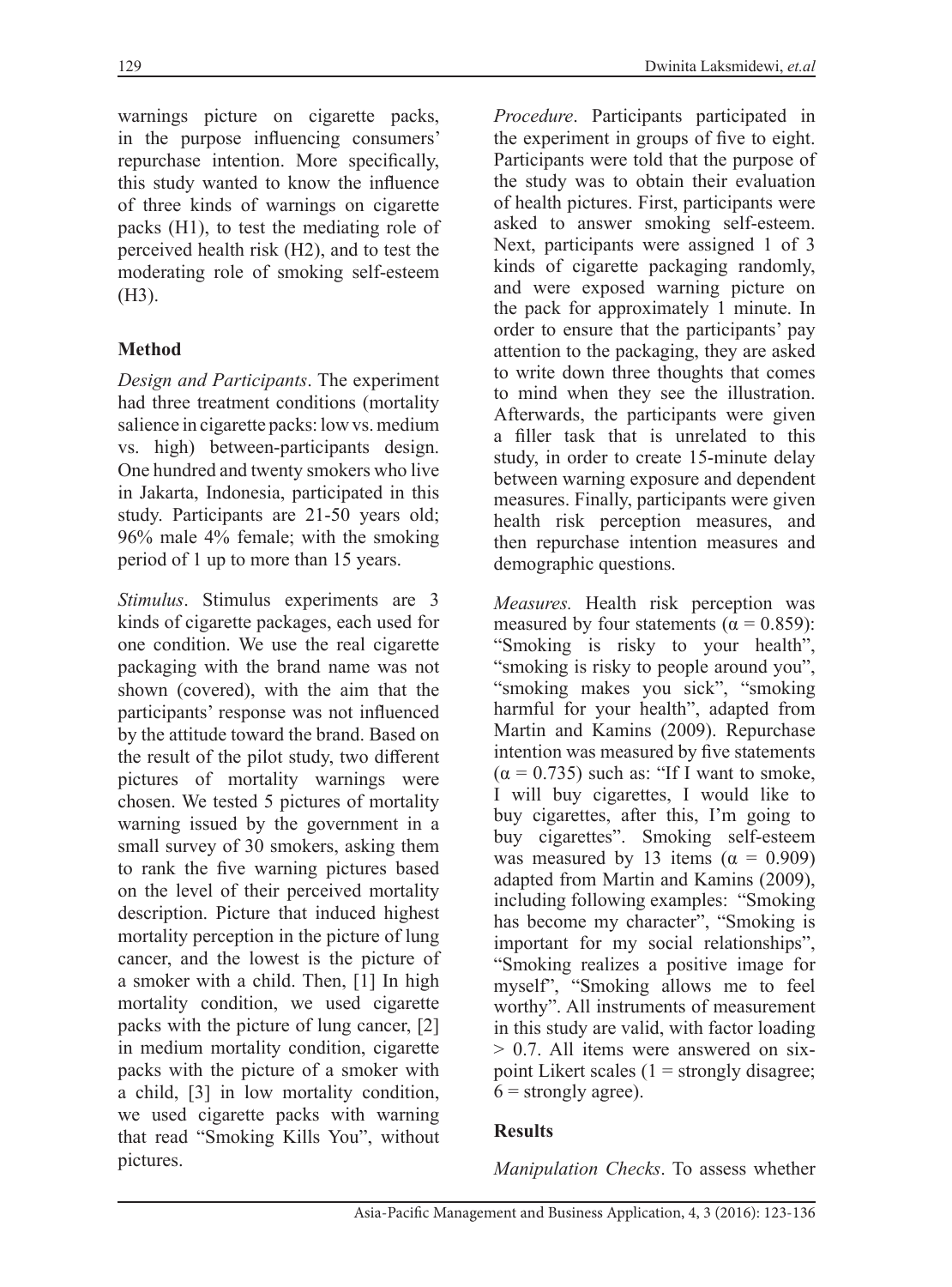the mortality warning on cigarette packs had triggered mortality, the participants were indicated mortality by six statements  $(\alpha = .805)$ : Picture/text on cigarette packs that I have just seen reminds me of: death/ grave/coffin/buried/skull/stiff. We used ANOVA - Dunnett test, to compare to the control condition (text warning). Result showed that medium mortality condition has significant differences to the control condition ( $p = 0.032$ ). Furthermore, high mortality conditions have a more significant difference to the control condition ( $p = 0.000$ )(Mcontrol=2.9778,  $M_{\text{median}} = 3.6111$ ,  $M_{\text{high}} = 4.2222$ ), suggesting the manipulation was successful.

*Perceived Health Risk.* A one-way ANOVA was performed using the average of the four questions on perceived health risk as the dependent variable. As predicted, the main effect of mortality salience was significant (F=11.530, p= 0.000; Mcontrol=3.7583, Mmedium =4.2250, Mhigh= 5.0250). The health risks perception difference between the medium mortality condition compared to the control condition was not significant ( $p = 0.084$ ), because the condition 1/control (text) of writing and medium condition (picture of a smoker and a child) was not too terrifying. The health risks perception difference between the high mortality condition compared<br>to the control condition was to the control condition significant ( $p = 0.000$ ), as well as between the high mortality condition compared to the medium condition  $(p = 0.000)$ . These results support H1a and H1b. Perceived health risk will be higher, if the mortality salience in the cigarette packs is conveyed in visual form compared to text form. The result also shows that if the picture induces higher mortality condition, it will increase perceived health risk.

*Mediation and Moderation Analysis.* We performed the mediation analysis with repurchase intention as the dependent variable, mortality salience as the predictor, and the perceived health risk as the mediating variable, using the OLS regression PROCESS SPSS macro, model 5, and bootstrap analysis n=1000 (Hayes, 2013; Hayes & Preacher, 2013). In model 5 macro PROCESS, we<br>performed moderation analysis moderation analysis<br>with the same simultaneously, with the same<br>independent variables and the independent dependent variables, and smoking selfesteem as moderating variable.

Table 1 show that the effect of mortality warnings on perceived health risk was significant (a = 1.7583, t = 7.5125, p = 0.0000). Compared with text warning (control condition), visual mortality warning encourages higher perceived health risk.

| $Model = 5$      |        |            |         |        |             |             |
|------------------|--------|------------|---------|--------|-------------|-------------|
| $Y = R$ purchase |        |            |         |        |             |             |
| $X =$ Condition  |        |            |         |        |             |             |
| $M = HRisk$      |        |            |         |        |             |             |
| $W =$ SelfEst    |        |            |         |        |             |             |
| Sample size=120  |        |            |         |        |             |             |
| Outcome: HRisk   |        |            |         |        |             |             |
| Model Summary    |        |            |         |        |             |             |
| R                | $R-sq$ | <b>MSE</b> | F       | df1    | df2         | p           |
| 0.7023           | 0.4932 | 0.8217     | 56.4370 | 1.0000 | 58.0000     | 0.0000      |
| Model            |        |            |         |        |             |             |
|                  | coeff  | se         | t       | p      | <b>LLCI</b> | <b>ULCI</b> |
| constant         | 3.2667 | 0.1655     | 19.7379 | 0.0000 | 2.9354      | 3.5980      |
| Condition        | 1.7583 | 0.2341     | 7.5125  | 0.0000 | 1.2898      | 2.2268      |

**Table 1. The Effect Of Mortality Salience On Perceived Health Risk**

Asia-Pacific Management and Business Application, 4, 3 (2016): 123-136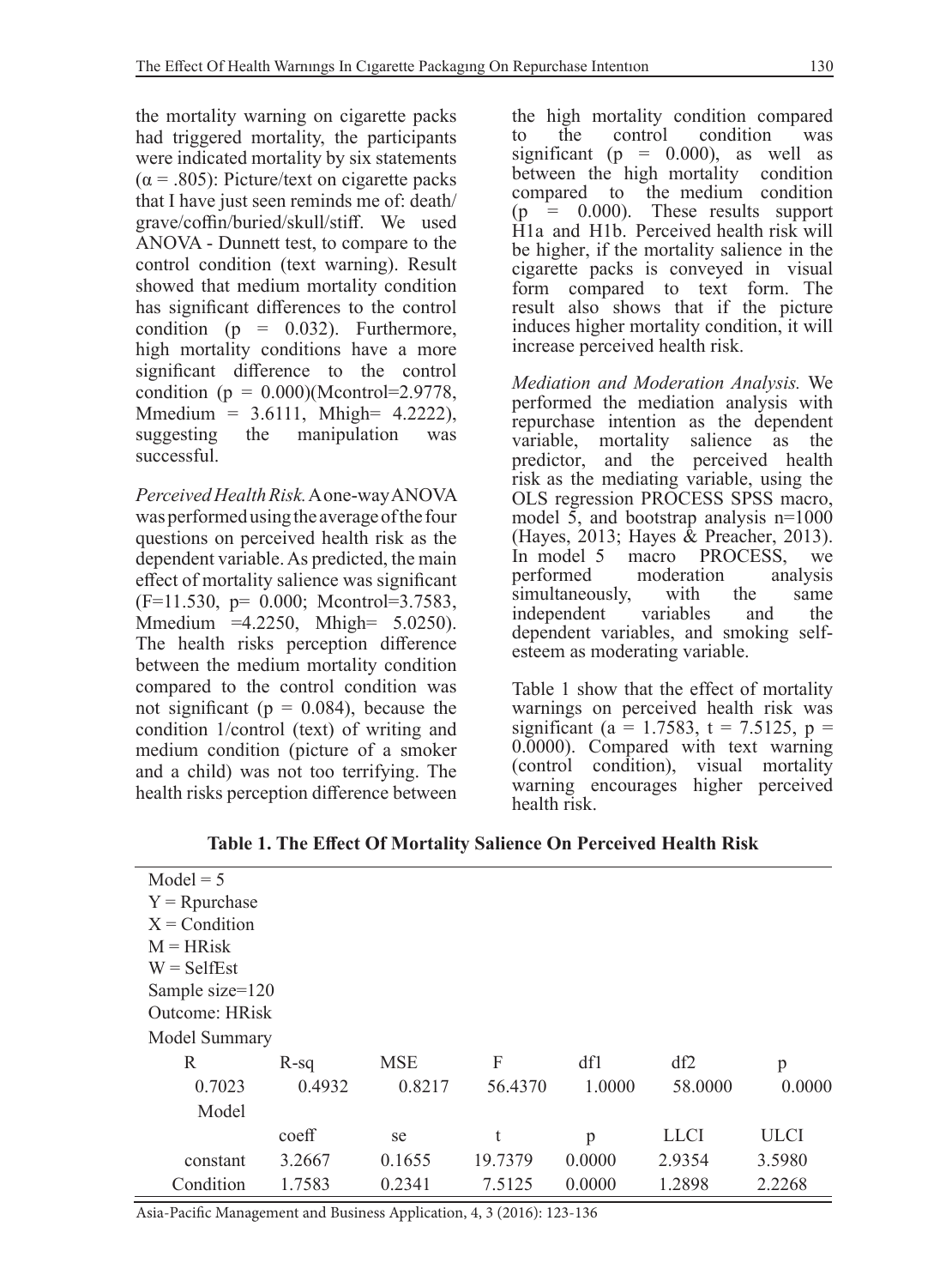Direct effect of mortality salience to repurchase intention was not significant  $(c'=-0.7479,t = -0.8662, p = 0.3901)$ (Table 2). There was a nonsignificant interaction of mortality salience and smoking self-esteem (condition x self-esteem=  $0.0753$ , t = 0.3382,  $p = 0.7365$ . Spotlight approach by picking the value of self-esteem percentile to the 10th, 25th, 50th, 75th, and 90th (Hayes, 2013; Spiller et al., 2013) also shows that at all levels of selfesteem that mortality salience had no direct effect on purchase intention (Table 2). Therefore, H2 was not supported. The effects of mortality salience in cigarette packs on repurchase intention were not moderated by smoking self-esteem.

The effect of perceived health risk (HRisk) on repurchase intention (Rpurchase) was significant ( $b =$  $-0.3267$ , t =  $-3.0184$ , p = 0.0038) (Table 2). Indirect effect mortality salience on repurchase intention through perceived health risk was significant (ab  $=$ -0.5744 95% CI (0.1233 to 1.0725) excluded zero). Direct effect mortality salience to repurchase intention was not significant, indicating that full mediation occurred (Baron & Kenny, 1986; Zhao et al., 2010). H3 was supported; mortality salience in the cigarette packs affects the repurchase intention through the mediation of the perceived health risk.

| Outcome: Rpurchase                 |               |                |                                                                           |                 |             |              |
|------------------------------------|---------------|----------------|---------------------------------------------------------------------------|-----------------|-------------|--------------|
| Model Summary                      |               |                |                                                                           |                 |             |              |
| $\bf R$                            | $R-sq$        | <b>MSE</b>     | F                                                                         | df1             | df2         | $\mathbf{p}$ |
| 0.3832                             | 0.1468        | 0.5064         | 2.3667                                                                    | 4.0000          | 55.0000     | 0.0639       |
| Model                              |               |                |                                                                           |                 |             |              |
|                                    | coeff         | se             | t                                                                         | $\mathbf{p}$    | <b>LLCI</b> | <b>ULCI</b>  |
| constant                           | 2.8111        | 0.8239         | 3.4118                                                                    | 0.0012          | 1.1599      | 4.4623       |
| <b>HRisk</b>                       | $-0.3267$     | 0.1082         | $-3.0184$                                                                 | 0.0038          | 0.1098      | 0.5436       |
| Condition                          | $-0.7479$     | 0.8634         | $-0.8662$                                                                 | 0.3901          | $-2.4783$   | 0.9824       |
| SelfEst                            | 0.0590        | 0.1629         | 0.3619                                                                    | 0.7188          | $-0.2675$   | 0.3854       |
| $int_1$ 1                          | 0.0753        | 0.2227         | 0.3382                                                                    | 0.7365          | $-0.3709$   | 0.5215       |
| Condition X<br>Interactions: int 1 |               |                | SelfEst                                                                   |                 |             |              |
|                                    |               |                |                                                                           |                 |             |              |
|                                    |               |                | Conditional direct effect(s) of $X$ on $Y$ at values of the moderator(s): |                 |             |              |
| <b>SelfEst</b>                     | <b>Effect</b> | <b>SE</b>      | t                                                                         | $\mathbf{p}$    | <b>LLCI</b> | <b>ULCI</b>  |
| 2.3846                             | $-0.5683$     | 0.3904         | $-1.4556$                                                                 | 0.1512          | $-1.3508$   | 0.2141       |
| 3.1538                             | $-0.5104$     | 0.2853         | $-1.7888$                                                                 | 0.0792          | $-1.0823$   | 0.0614       |
| 3.6923                             | $-0.4699$     | 0.2581         | $-1.8205$                                                                 | 0.0741          | $-0.9871$   | 0.0474       |
| 4.4615                             | $-0.4119$     | 0.3088         | $-1.3341$                                                                 | 0.1877          | $-1.0307$   | 0.2069       |
| 4.8462                             | $-0.3830$     | 0.3629         | $-1.0553$                                                                 | 0.2959          | $-1.1103$   | 0.3443       |
| Indirect effect of X on Y          |               |                |                                                                           |                 |             |              |
|                                    | <b>Effect</b> | <b>Boot SE</b> | <b>BootLLCI</b>                                                           | <b>BootULCI</b> |             |              |

**Table 2. The Effect Of Mortality Salience To Repurchase İntention**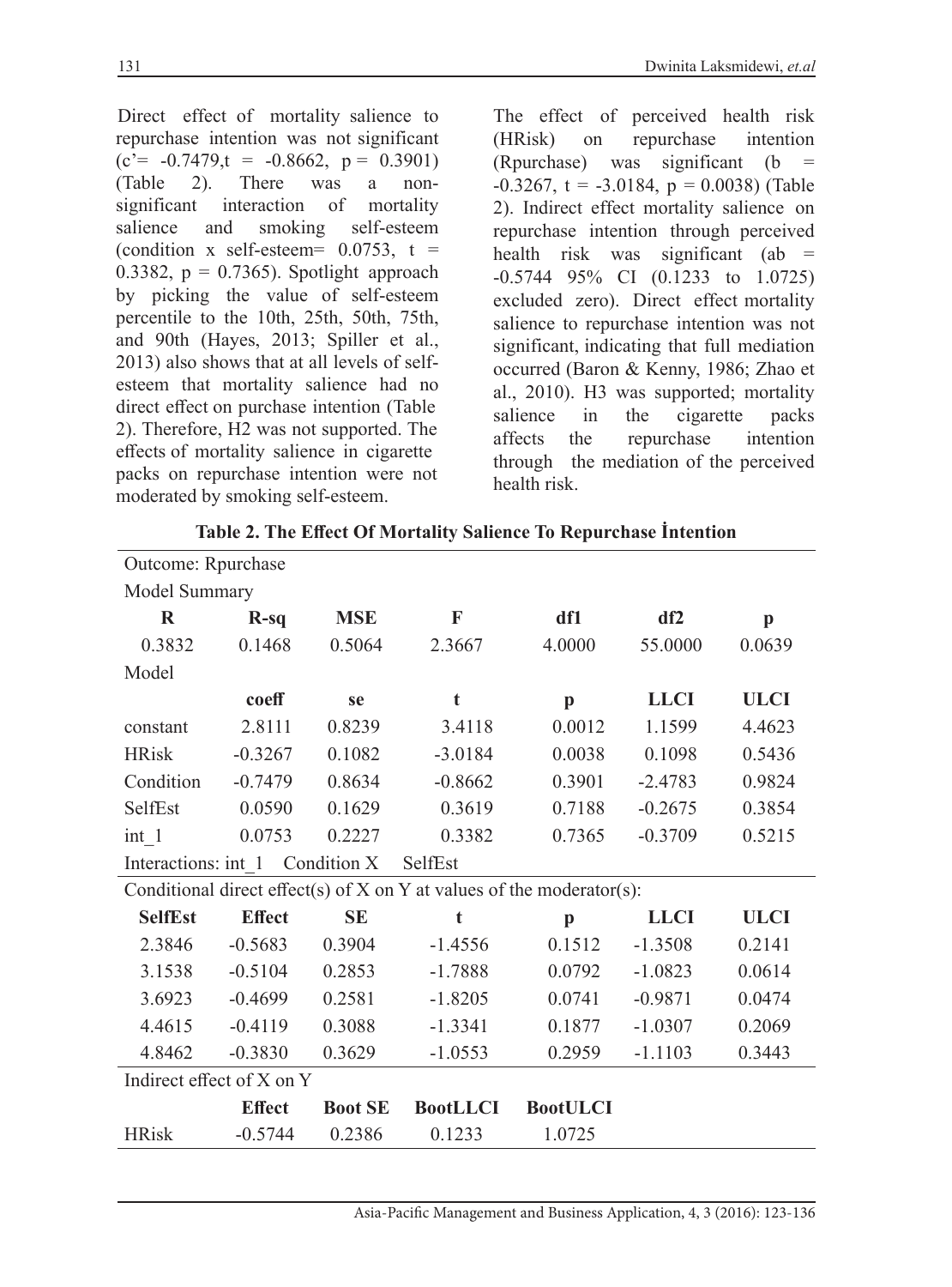### **Discussion**

The results indicate that health warnings on cigarette packs conveyed in the form of pictures are more effective to influence the perception of health risks. Further, the results also showed that the pictures on the theme of death; in this case, the picture of diseases caused by smoking can cause death; are more effective than the pictures that do not show the deadly disease. The words: "smoking kills you" is not enough to illustrate the death. These results support the previous study that pictorial warnings were more effective than text warnings (Gallopel-Morvan et al., 2009; Noar et al., 2015). These results are not in line with previous studies, which mortalitythemed warning would produce a health risk perception lower than the socialthemed one (Martin &Kamins, 2009), as well as the study by Hansen et al. (2010) that attitude toward smoking becomes more positive if the warning message is mortality salience. In a study in Malaysia warnings label have a relationship with quitting interest, approximately 50% respondents had current intentions to quit (Fathelrahman et al., 2009).

Mediation test indicates that the perceived health risk significantly mediates the effects of mortality salience on repurchase intention. This can be interpreted that the mortality picture led to higher perceived health risk than text warning, then led to the lower repurchase intention. One interesting finding from this study is the participants' smoking is not based selfesteem. From the answers to the question of smoking self-esteem showed the low level smoking self-esteem (Mean = 3.2863), smoking does not allow them to feel valued by others, and smoking does not boost their positive self-image. Moderation test showed that there were no direct effects of mortality salience on repurchase intention, and smoking selfesteem does not moderate the influence. Although not as specific as smoking selfesteem, a study in Taiwan showed that emotional reaction (cognitive experience and involvement) had a positive influence on purchase intention (Chang et al., 2010). A study on teens in Asia, including in Indonesia shows that smoking behavior in less developed areas in Indonesia is recognized more acceptable than in developed areas such as Central Java (Choe et al., 2004). Smoking behavior is found on the Indonesian teens that have no close relationship with parents, being out of school, and being married (Choe et al., 2004). In our study, smoking self-esteem is low and has no effect on smoking behavior; it is likely that all the participants are from Jakarta – a developed big city, adult, and educated. However, the influence of socio-economic factors in Indonesia is not included in the scope of our study, therefore further research is needed. In Thailand and Malaysia, although associated with the self-efficacy, higher levels of education and higher income were not associated with the intention to quit smoking (Siahpush et al., 2008).

In contrast with previous studies that used students as participants, our participants are adult smokers, most of whom are married. For adult, the death could be more imagined and the impact is not still far away. There are other factors which are not measured in this study that may affect the results, such as the level of religiosity, or views about death. In our study, we also did not consider cultural effect. Cultural worldviews vary across culture and individuals, and may include religious, social value, nationalistic beliefs, and moral codes (Geenberg et al., 1997). A study in Japan (non-Western culture) showed that Japanese in a mortality salience condition were more critical toward anti-Japan essay writer, and they indicated to prefer high over low-status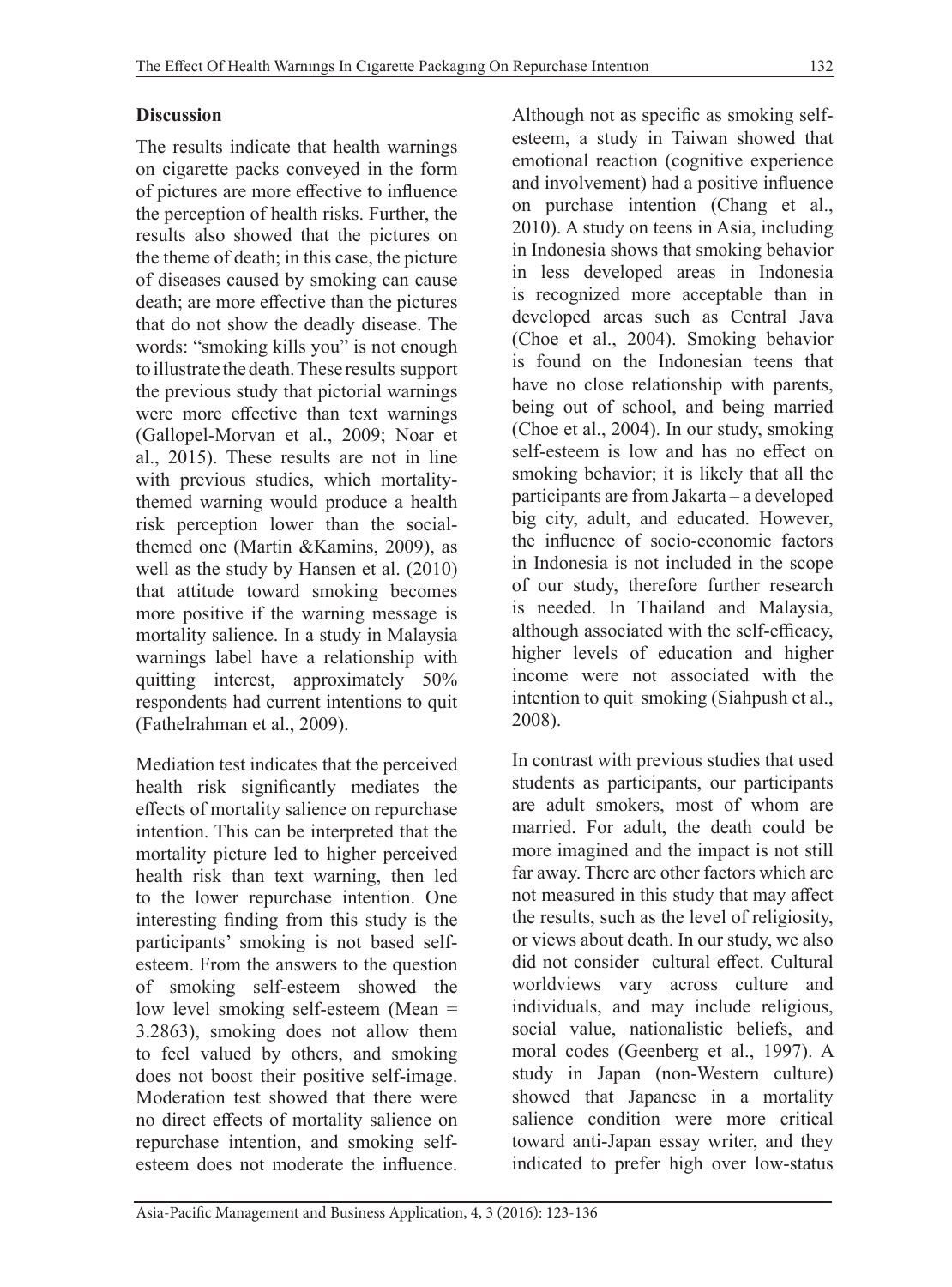products (Heine et al., 2002). Our research conducted in Indonesia, which has a non-Western culture, in contrast to cigarette warnings in previous studies conducted in Western countries. Previous research showed that culture has an influence on the health (Lillemor et al., 2013). Indonesia is considered by Hofstede to mostly have a collectivist culture and people from the collective culture more focused on relationships with others. In the collective culture, Indonesian tends to see others as part of their own lives. People in Indonesia care about each other, they can share with others. We suspect this may affect how Indonesian cigarette consumers view about the mortality, and also affect smoking self-esteem.

Similar to our result, Thai pictorial health warning labels recently have caused a greater impact than text-only warning labels (Yong et al., 2013). After the change of the warning labels in Thailand, the awareness of smokers, and cognitive and behavioral reactions increased sharply. Warning labels make them think of health risk of smoking and made them more likely to quit smoking (Yong et al., 2013). As well as in Singapore, more than half of 115 adult respondents of outpatient clinics in Singapore indicated that graphic health warning labels reading 'Smoking causes blindness' printed on cigarette packs would be effective in discouraging them from smoking (Ng et al., 2010). Pictorial image in cigarette pack might have helped to maintain the effect of health warnings. Different from previous studies in Asia, our studies have specifically examined the effect of text and images on cigarette packs, with experimental methods that override the effect of other factors such as the effect of brand.

### **Conclusıons**

Our study aims to test the effectiveness of health warnings on cigarette packs that

are themed mortality, which is applied in Indonesia. The results indicate that health warnings on cigarette packs conveyed in the form of pictures are more effective to influence the perception of health risks, compared to text warning (writing: "Smoking kills you"). The picture of deadly diseases caused by smoking (lung cancer) is more effective than the pictures that do not show the deadly disease (a smoker with a child). Perceived health risk, in turn, affects the repurchase intention. Warning in the form of pictures of diseases caused by smoking is more effective in reducing cigarette repurchase intention.

Our study is limited to the repurchase intention, so the effect on real smoking behavior could not be known. To determine the effect of health warnings on the real behavior, further research is needed. From the perspective of terror management theory, this study shows that the results support previous research. Participants reported that smoking was not related to their self-esteem. Smoking self-esteem in this study is not a significant moderation. Warning in the form of pictures of diseases caused by smoking (mortality) can reduce cigarette repurchase intention, because of mediation of perceived health risk, and not because of moderation of smoking self-esteem. We suspect it was due to differences in the participants; adult smokers certainly hold the value of life different from young smokers. Further research is needed to compare the effects of health warnings themed mortality on young smokers and adult smokers in non-Western countries such as Indonesia.

#### **Notes on Contributors**

**Dwinita Laksmidewi** is a full-time lecturer of management department at Faculty of Economics and Business, Universitas Katolik Indonesia Atma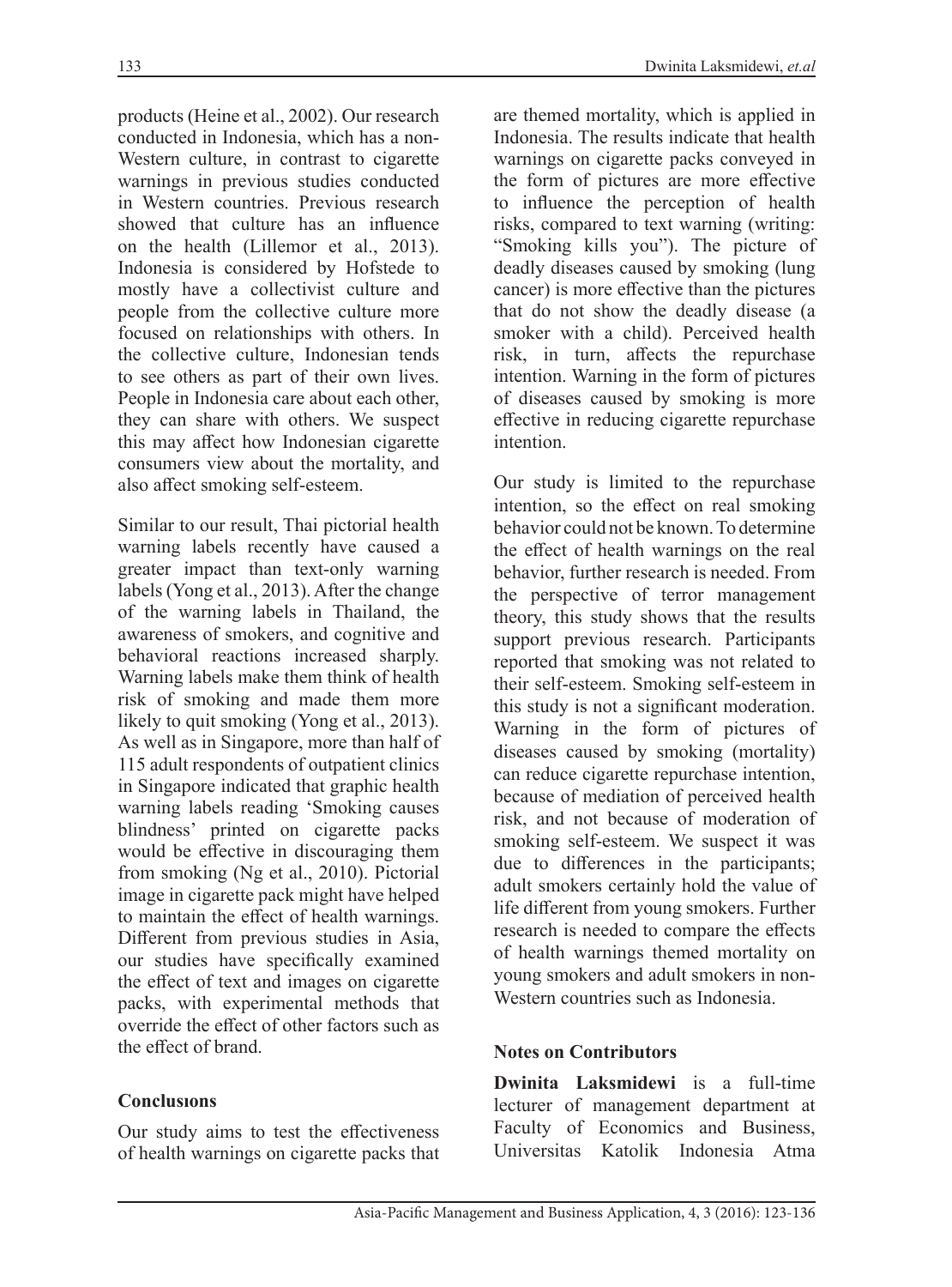Jaya, Jakarta. She completed her doctoral degree in Management Science at Universitas Indonesia, Depok, received an undergraduate degree in Management and a magister degree in Management Science from Universitas Gadjah Mada, Yogyakarta. Her research interests lie in the area of Consumer Behavior and Social Marketing.

**Leonard Surijadi Jonatan**, M.M., graduated from Magister Management, Faculty of Economics and Business, Universitas Katolik Indonesia Atma Jaya, Jakarta.

### **References**

- Al-Sadat, Nabilla; Misau, A.Y.; Zarihah, Z. ; Maznah, D. & Tin Tin Su (2010). Adolescent Tobacco Use and Health in Southeast Asia. *Asia-Pacific Journal of Public Health. Supplement to 22*(3) 175S–180S.
- Baron, R. M., & Kenny, D. A. (1986). The moderator-mediator variable distinction in social psychological research: Conceptual, strategic, and statistical considerations. *Journal of Personality and Social Psychology, 51,* 1173-1182.
- Becker, E. (1973). *The Denial of Death*. New York: The Free Press
- Chang L-Y., Lee, Y-J, Chien, C-L., Huang, C-L, & Chen C-Y. (2010) The Influence of Consumer's Emotional Response and Social Norm on Repurchase Intention: a Case of Cigarette Repurchase in Taiwan. The *Journal of International Management Studies, 5*(2), 21-30*.*
- Choe, M.K.; Thapa, S.; Podhisita, C.; Raymundo, C., Lin, Hui-Sheng, & Achmad, S. (2004). The Teen Tobacco Epidemic in Asia:

Indonesia, Nepal, Philippines, Taiwan, and Thailand. *Journal of Youth Studies, 7*(1) 73–87.

- Fathelrahman , A.I; Omar , M.; Awang, R.; Borland , R.; Fong , G.T.; Hammond , D., & Zain, Z. (2009). Smokers' responses toward cigarette pack warning labels in predicting quit intention, stage of change, and self-efficacy .*Nicotine & Tobacco Research, 11*(3) 248– 253.
- Fransen, M.L., Fennis, B.M., Pruyn, A. T., & Das, E. (2008). Rest in peace? Brand-induced mortality salience and consumer behavior. *Journal of Business Research, 61,* 1053-1061.
- Fransen, M. L., Smeesters, D., Fennis, B. M. (2011). The role of social presence in mortality salience effects. *Journal of Business Research, 64,* 29–33.
- Gallopel-Morvan K., Gabriel, P., Gall-Ely, M. L., Rieunier, S., &Urien, B. (2009). The use of visual warnings in social marketing: The case of tobacco. *Journal of Business Research,* DOI:10.1016/j. jbusres.2009.09.012
- Goldenberg, J. L, & Arndt, J. (2008). The Implications of death for health: A terror management health model for behavioral health promotion. *Psychological Review, 115,* 1032- 1053.
- Greenberg, J., Simon, L., Harmon-Jones, E., Solomon, S., Pyszczynski, T., Arndt, J., & Abend, T. (1997). Terror Management and Cognitive-Experiential Self-Theory: Evidence That Terror Management Occurs in the Experiential System. *Journal of Personality and Social Psychology, 72*(5), 1132-1146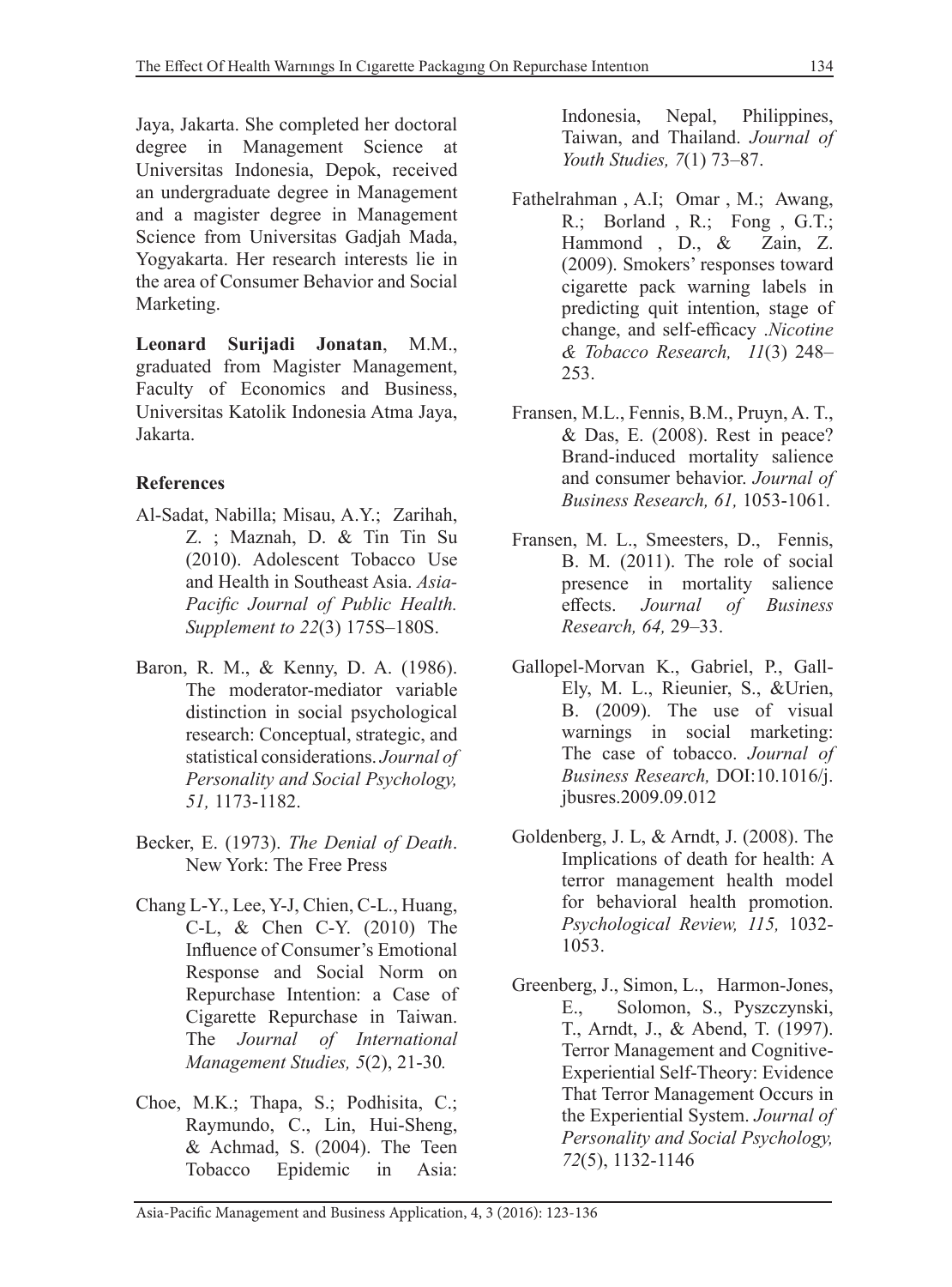- Greenberg, J., Solomon, S. Pyszczynski (1997). Terror management theory of self-esteem and cultural worldviews: Empirical assessments and conceptual refinements. *Advances in experimental social psychology, 29,* 61-139.
- Hansen, J., Winzeler, S., & Topolinski, S. (2010). When the Death Makes You Smoke: A Terror Management Perspective on the Effectiveness of Cigarette on Pack Warnings*. Journal of Experimental Social Psychology, (46)* 226-228.
- Hayes, A.F. (2013). *Introduction to mediation, moderation, and conditional process analysis. A regression-based approach*. The Guilford Press. New York.
- Heine, S. J., Harihara, M., &Niiya, Y. (2002). Terror management in Japan.Asian *Journal of Social Psychology, 5,* 187-196.
- http://www.depkes.go.id/ resources/download/general/ HasilRiskesdas2013.pdf
- https://www.bps.go.id/linkTableDinamis/ view/id/896
- http://www.who.int/mediacentre/ factsheets
- Lillemor, A., Djamaludin, A., Neila, R., & Trevor, A. (2013). Cultural influences upon health, affect, self-esteem and impulsiveness: An Indonesian-Swedish comparison. *International Journal of Research Studies in Psychology, 2*(3), 25-44.
- Maheswaran, D. & Agrawal, N. (2004). Motivational and Cultural Variations in Mortality Salience Effects: Contemplations on Terror

Management Theory and Consumer Behavior. *Journal of Consumer Psychology, 14*(3), 213–218.

- Mandel. N., & Heine, S.J. (1999). Terror Management and Marketing: He Who Dies with the Most Toys Wins. *Advances in Consumer Research, 26*(1) 527-532.
- Martin, I. M., & Kamins, M.A. (2009). An Application of Terror Management Theory in design of social and<br>health-related anti-smoking health-related appeals. *Journal of Consumer Behaviour, DOI: 10/1002/cb*
- Ng, D.H.L.; Roxburgh, S.T.D.; Sanjay, S.& Au Eong, K.G. (2010). Awareness of smoking risks and attitudes towards graphic health warning labels on cigarette packs: a crosscultural study of two populations in Singapore and Scotland. *Eye, 24,*  864-868.
- Noar, S.M., Hall, M.G., Francis, D.B., Ribisl, K.M., Jessica K. (2015). Pictorial cigarette pack warnings: a meta-analysis of experimental studies. *Tobacco Control published online. doi:10.1136/ tobaccocontrol-2014- 051978*
- Shehryar, O., & Hunt, D.M. (2005). A Terror Management Perspective on the Persuasiveness of Fear Appeals. *Journal of Consumer Psychology, 15*(4), 275-287.
- Siahpush, M., Borland R., Yong Hua-Hie, Kin F., & Sirirassamee B. (2008). Socio-economic variations in tobacco consumption, intention to quit and self-efficacy to quit among male smokers in Thailand and Malaysia: results from *the International Tobacco Control– South-East Asia (ITC–SEA) survey. Addiction,103* (3), 502–508.